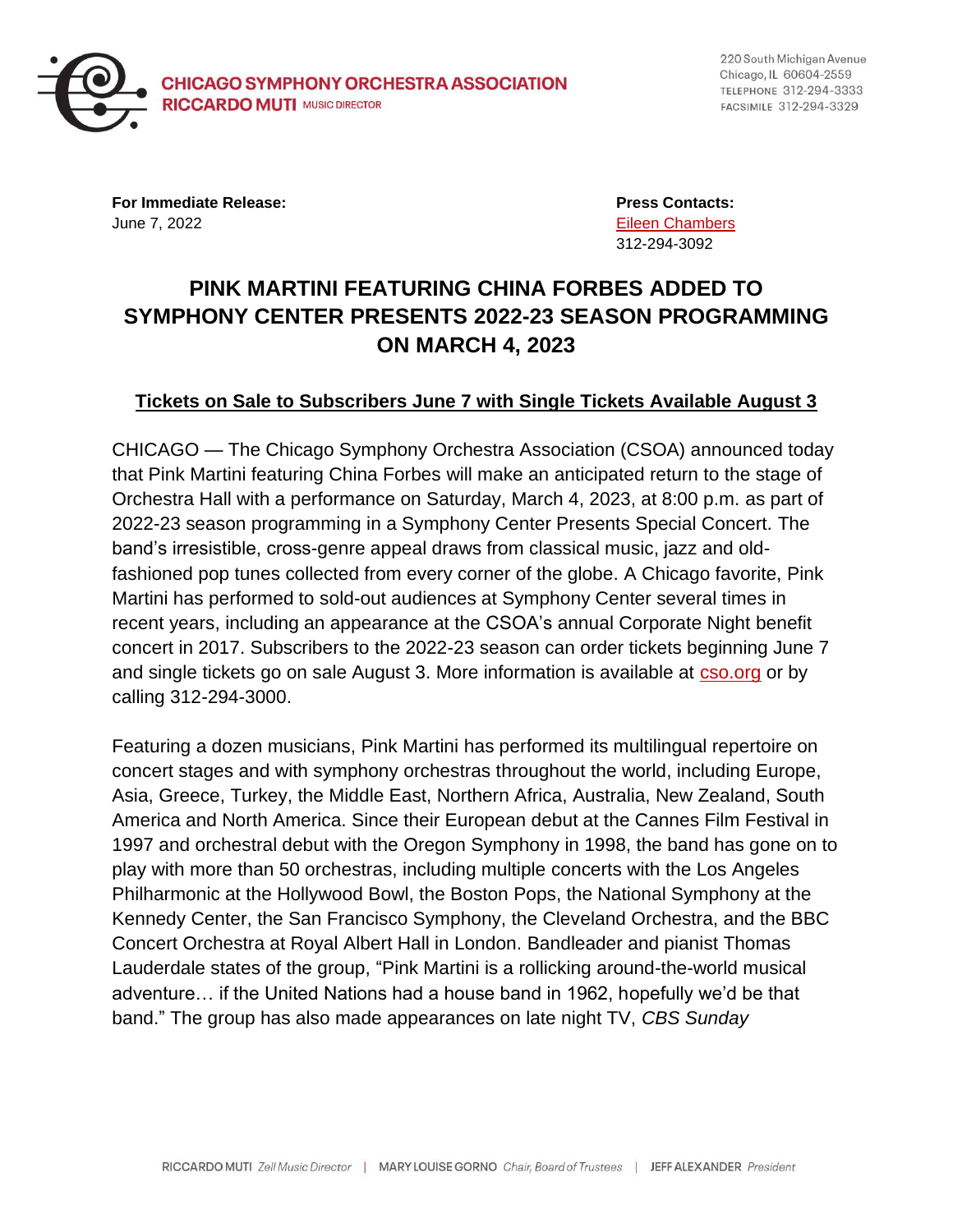*Morning*, and NPR's *Toast of the Nation* and performed with a diverse range of collaborators, including Phyllis Diller, Meow Meow, Storm Large, Wayne Newton, Ari Shapiro, Mamie Van Doren, the Von Trapps, Michel Legrand, fashion guru Ikram Goldman, Dame Edna, the original cast of Sesame Street, Chavela Vargas, and The Chieftains.

Featured soloist and lead vocalist China Forbes joined the band in 1995 when Harvard classmate Lauderdale invited her to collaborate and co-write music for the group. They wrote many of the band's most popular songs together, including their first song "Sympathique" which was nominated for "Song of the Year" at France's Victoires de la Musique Awards. Forbes has performed songs in more than 20 languages and has sung duets with Michael Feinstein, Jimmy Scott, Carol Channing, and Rufus Wainwright, among others. She has performed with Pink Martini in venues such as Carnegie Hall, Red Rocks, the Hollywood Bowl, and Grand Rex in Paris, and released a collection of autobiographical folk-rock songs on her second solo album *'78* in 2008.

# # #

| <b>Symphony Center Presents</b> | Saturday, March 4, 2023, 8:00 p.m.                             |
|---------------------------------|----------------------------------------------------------------|
| <b>Special Concert</b>          | <b>Pink Martini featuring China Forbes</b>                     |
|                                 | Tickets go on sale to subscribers June 7. Single tickets go on |
|                                 | sale August 3. More information available at cso.org.          |

## **Chicago Symphony Orchestra: [cso.org](http://cso.org/)**

Founded by Theodore Thomas in 1891, the Chicago Symphony Orchestra is consistently hailed as one of the greatest orchestras in the world. Since 2010, the pre-eminent conductor Riccardo Muti has served as its 10<sup>th</sup> music director. Jessie Montgomery is Mead Composer-in-Residence, and Hilary Hahn is CSO Artist-in-Residence.

From baroque through contemporary music, the CSO commands a vast repertoire. Its renowned musicians annually perform more than 150 concerts, most at Symphony Center in Chicago and, each summer, at the suburban Ravinia Festival. They regularly tour nationally and internationally. Since 1892, the CSO has made 62 international tours, performing in 29 countries on five continents.

People around the globe listen to weekly radio broadcasts of CSO concerts and recordings on the WFMT radio network and online at [cso.org/radio.](https://cso.org/radio) Recordings by the CSO have earned 63 Grammy Awards, including two in 2011 for Muti's recording with the CSO and Chorus of Verdi's *Messa da Requiem* (Muti's first of eight releases with the CSO to date). Find details on these and many other CSO recordings at [cso.org/resound.](http://www.cso.org/resound)

The CSO is part of the Chicago Symphony Orchestra Association, which also includes the Chicago Symphony Chorus and the Civic Orchestra of Chicago (Ken-David Masur, Principal Conductor), a training ensemble for emerging professionals. Through its prestigious Symphony Center Presents series, the CSOA presents guest artists and ensembles from a variety of genres—classical, jazz, world and contemporary.